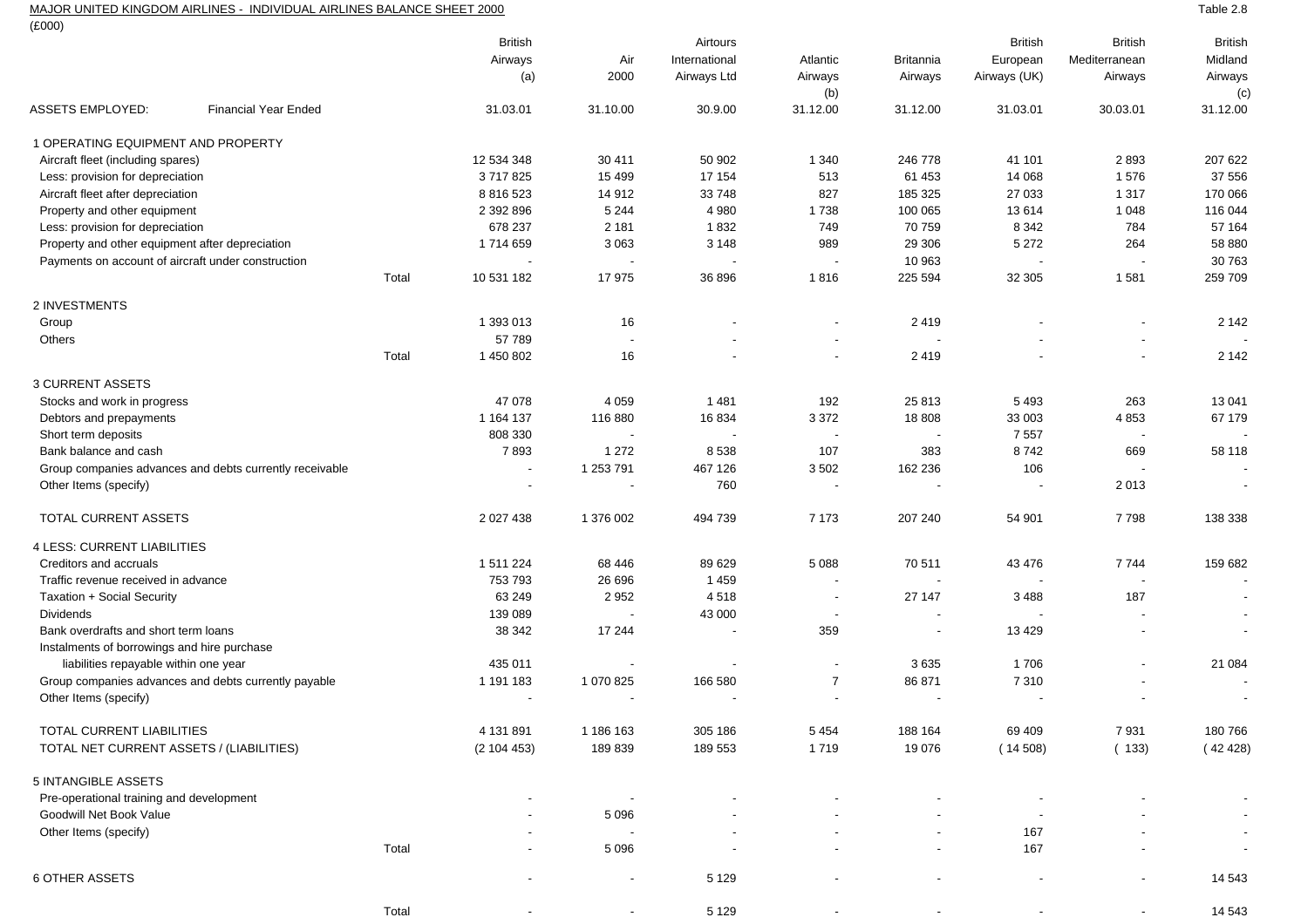## MAJOR UNITED KINGDOM AIRLINES - INDIVIDUAL AIRLINES BALANCE SHEET 2000

| $(\text{\pounds}000)$                     |                                                                     |                                  |                          |                                          |                            |                             |                                                                     |                                            |                                             |
|-------------------------------------------|---------------------------------------------------------------------|----------------------------------|--------------------------|------------------------------------------|----------------------------|-----------------------------|---------------------------------------------------------------------|--------------------------------------------|---------------------------------------------|
|                                           |                                                                     | <b>British</b><br>Airways<br>(a) | Air<br>2000              | Airtours<br>International<br>Airways Ltd | Atlantic<br>Airways<br>(b) | <b>Britannia</b><br>Airways | <b>British</b><br>European<br>Airways (UK)                          | <b>British</b><br>Mediterranean<br>Airways | <b>British</b><br>Midland<br>Airways<br>(c) |
| <b>ASSETS EMPLOYED:</b>                   | <b>Financial Year Ended</b>                                         | 31.03.01                         | 31.10.00                 | 30.9.00                                  | 31.12.00                   | 31.12.00                    | 31.03.01                                                            | 30.03.01                                   | 31.12.00                                    |
| 7 AMOUNTS RECEIVABLE (more than one year) |                                                                     |                                  |                          |                                          |                            |                             |                                                                     |                                            |                                             |
| Group                                     |                                                                     |                                  |                          |                                          |                            |                             |                                                                     |                                            |                                             |
| Other                                     |                                                                     |                                  |                          |                                          |                            |                             |                                                                     |                                            |                                             |
|                                           |                                                                     | Total                            |                          |                                          |                            |                             |                                                                     |                                            | $\overline{\phantom{a}}$                    |
| <b>TOTAL ASSETS</b>                       |                                                                     | 9877531                          | 212 926                  | 231 578                                  | 3535                       | 247 089                     | 17 964                                                              | 1448                                       | 233 966                                     |
| <b>FINANCED BY:</b>                       |                                                                     |                                  |                          |                                          |                            |                             |                                                                     |                                            |                                             |
| 8 SHAREHOLDERS FUND                       |                                                                     |                                  |                          |                                          |                            |                             |                                                                     |                                            |                                             |
| Share Capital                             |                                                                     | 353 704                          | 100                      | 105 438                                  | 750                        | 118 615                     | 1 0 0 0                                                             | 12 841                                     | 13 080                                      |
| Share Premium account                     |                                                                     | 787 690                          | $\overline{\phantom{a}}$ | $\overline{\phantom{a}}$                 | $\overline{\phantom{a}}$   | $\overline{\phantom{a}}$    | $\overline{\phantom{a}}$                                            |                                            | $\sim$                                      |
| Capital<br>Reserves:                      |                                                                     | $\overline{\phantom{a}}$         |                          |                                          | $\overline{\phantom{a}}$   | $\overline{\phantom{a}}$    | $\overline{\phantom{a}}$                                            | (12834)                                    | $\overline{\phantom{a}}$                    |
| Revenue                                   |                                                                     | 1705810                          | 149 108                  | 8576                                     | 2 3 5 0                    | 8695                        | 164                                                                 | $\overline{\phantom{a}}$                   | 49 230                                      |
| Revaluation                               |                                                                     | 290 222                          | 1807                     | $\overline{\phantom{a}}$                 | $\overline{\phantom{a}}$   | $\overline{\phantom{a}}$    | $\overline{\phantom{a}}$                                            | $\overline{\phantom{a}}$                   | $\sim$                                      |
| Other                                     |                                                                     |                                  |                          |                                          |                            |                             | (66)                                                                |                                            | $\overline{\phantom{a}}$                    |
|                                           | 9 BORROWINGS ETC (repayable more than one year ahead)               |                                  |                          |                                          |                            |                             |                                                                     |                                            |                                             |
| Advances from other Group Companies       |                                                                     |                                  |                          |                                          |                            |                             |                                                                     |                                            | $\sim$                                      |
| <b>Bank Loans</b>                         |                                                                     | 966 653                          | 12878                    |                                          | $\overline{\phantom{a}}$   | 74 180                      | 8028                                                                | $\overline{\phantom{a}}$                   | 133 175                                     |
| Other Loans                               |                                                                     | 139 273                          | $\blacksquare$           |                                          | $\overline{\phantom{a}}$   | $\overline{\phantom{a}}$    | 4710                                                                | 1 4 4 1                                    | $\sim$                                      |
| <b>Hire Purchase Liabilities</b>          |                                                                     | 5 5 6 5 2 1 1                    |                          |                                          |                            |                             | $\blacksquare$                                                      |                                            | $\overline{\phantom{a}}$                    |
| 10 DEFERRED LIABILITIES                   |                                                                     |                                  |                          |                                          |                            |                             |                                                                     |                                            |                                             |
| Taxation                                  |                                                                     | $\overline{\phantom{a}}$         | 23 501                   | 20 329                                   | 435                        |                             |                                                                     | $\overline{\phantom{a}}$                   | 12911                                       |
| Other (specify)                           |                                                                     | 68 968                           | 25 5 32                  | 97 235                                   | $\overline{\phantom{a}}$   | 45 599                      | 4 1 2 8                                                             |                                            | 25 570                                      |
| <b>TOTAL FINANCE</b>                      |                                                                     | 9877531                          | 212 926                  | 231 578                                  | 3535                       | 247 089                     | 17 964                                                              | 1448                                       | 233 966                                     |
|                                           | (a) British Airways includes British Airways (Euro Ops) LGW results |                                  |                          |                                          |                            |                             | (d) British World Airlines financial report cover a 10 month period |                                            |                                             |

(b) Formerly known as Air Atlantique Atlantic Cargo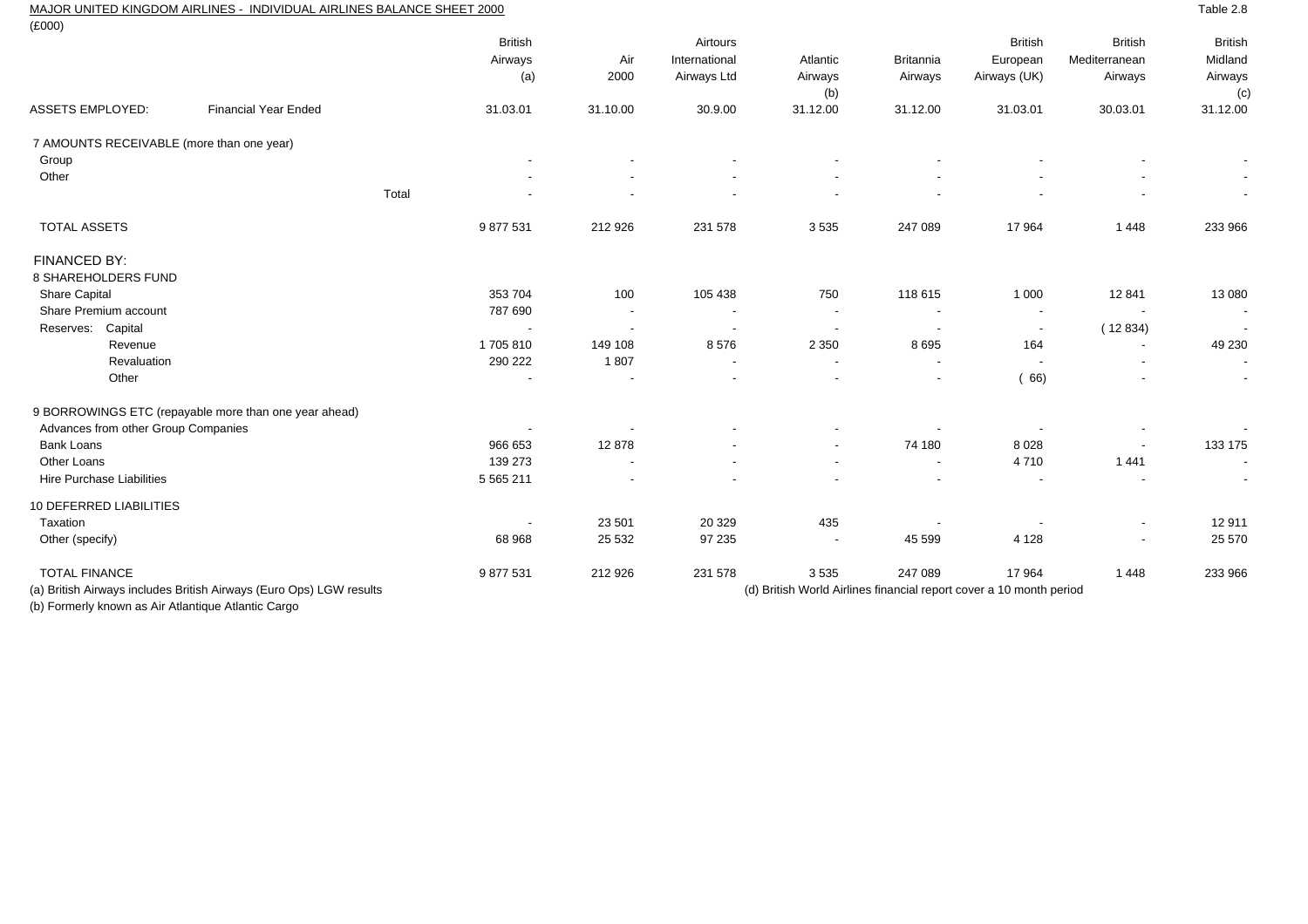# MAJOR UNITED KINGDOM AIRLINES - INDIVIDUAL AIRLINES BALANCE :<br>(£000)

| (LUUU)                                             |                                                         |       |                          |                          |                          |                          |                          |                          |                          |                          |
|----------------------------------------------------|---------------------------------------------------------|-------|--------------------------|--------------------------|--------------------------|--------------------------|--------------------------|--------------------------|--------------------------|--------------------------|
|                                                    |                                                         |       | <b>British</b>           | <b>British</b>           | <b>Brymon</b>            | Channel                  | City Flyer               | EasyJet                  | Emerald                  |                          |
|                                                    |                                                         |       | Regional                 | World                    | Airways                  | Express                  | <b>Express</b>           | Airline                  | Airways                  | European Air             |
|                                                    |                                                         |       | Airlines                 | Airlines                 | Limited                  | Air Services             | Ltd                      | Company Ltd              | Limited                  | Charter                  |
|                                                    |                                                         |       |                          | (d)                      |                          |                          |                          |                          |                          |                          |
| <b>ASSETS EMPLOYED:</b>                            | <b>Financial Year Ended</b>                             |       | 31.12.00                 | 31.10.00                 | 31.03.01                 | 31.03.01                 | 31.03.01                 | 30.09.00                 | 31.08.00                 | 31.12.00                 |
| 1 OPERATING EQUIPMENT AND PROPERTY                 |                                                         |       |                          |                          |                          |                          |                          |                          |                          |                          |
| Aircraft fleet (including spares)                  |                                                         |       | 151 703                  | 25913                    | 19 010                   | $\blacksquare$           | 9 2 6 3                  | 186 927                  | 12751                    | $\overline{\phantom{a}}$ |
| Less: provision for depreciation                   |                                                         |       | 15 181                   | 5 6 3 0                  | 3 4 7 3                  | $\overline{\phantom{a}}$ | 2 1 5 7                  | 34 605                   | 5 6 5 8                  | $\overline{\phantom{a}}$ |
| Aircraft fleet after depreciation                  |                                                         |       | 136 522                  | 20 28 3                  | 15 537                   | $\overline{\phantom{a}}$ | 7 10 6                   | 152 322                  | 7 0 9 3                  |                          |
| Property and other equipment                       |                                                         |       | 1 2 2 2                  | 1 0 9 1                  | 4 0 1 1                  | 3912                     | 5999                     | 5855                     | 1 3 4 7                  | 2 3 5 4                  |
| Less: provision for depreciation                   |                                                         |       | 568                      | 974                      | 1 2 9 1                  | 2690                     | 2 4 6 2                  | 2894                     | 485                      | 771                      |
| Property and other equipment after depreciation    |                                                         |       | 654                      | 117                      | 2720                     | 1 2 2 2                  | 3537                     | 2 9 6 1                  | 862                      | 1583                     |
| Payments on account of aircraft under construction |                                                         |       | 4 2 5 2                  | $\overline{\phantom{a}}$ |                          | $\overline{\phantom{a}}$ |                          | 46 876                   |                          |                          |
|                                                    |                                                         | Total | 141 428                  | 20 400                   | 18 257                   | 1 2 2 2                  | 10 643                   | 202 159                  | 7955                     | 1583                     |
| 2 INVESTMENTS                                      |                                                         |       |                          |                          |                          |                          |                          |                          |                          |                          |
| Group                                              |                                                         |       |                          |                          |                          |                          |                          |                          |                          |                          |
| Others                                             |                                                         |       |                          |                          |                          |                          |                          |                          |                          |                          |
|                                                    |                                                         | Total |                          |                          |                          |                          |                          |                          |                          | $\blacksquare$           |
| <b>3 CURRENT ASSETS</b>                            |                                                         |       |                          |                          |                          |                          |                          |                          |                          |                          |
| Stocks and work in progress                        |                                                         |       | 992                      | 2 1 1 7                  | 2910                     | 1 500                    | 10 211                   |                          | 666                      | 52                       |
| Debtors and prepayments                            |                                                         |       | 24 503                   | 3 0 8 6                  | 4 3 5 7                  | 7 2 1 9                  | 19 372                   | 40 959                   | 2 1 6 8                  | 2 3 3 5                  |
| Short term deposits                                |                                                         |       | $\overline{\phantom{a}}$ | 530                      | $\overline{\phantom{a}}$ | $\overline{\phantom{a}}$ | $\overline{\phantom{a}}$ | $\overline{\phantom{a}}$ | $\overline{\phantom{a}}$ |                          |
| Bank balance and cash                              |                                                         |       | 1 3 7 7                  | 371                      | 726                      | 4587                     | 13 926                   | 14 088                   | 634                      | 67                       |
|                                                    | Group companies advances and debts currently receivable |       | $\overline{2}$           | $\overline{\phantom{a}}$ | 14 4 64                  | 6 2 4 6                  |                          |                          | $\overline{\phantom{a}}$ | 12 313                   |
| Other Items (specify)                              |                                                         |       | $\blacksquare$           | $\overline{\phantom{a}}$ | $\overline{\phantom{a}}$ | $\overline{\phantom{a}}$ | $\overline{\phantom{a}}$ | $\overline{\phantom{a}}$ | $\overline{\phantom{a}}$ |                          |
| TOTAL CURRENT ASSETS                               |                                                         |       | 26 874                   | 6 104                    | 22 457                   | 19 552                   | 43 509                   | 55 047                   | 3 4 6 8                  | 14 7 6 7                 |
| 4 LESS: CURRENT LIABILITIES                        |                                                         |       |                          |                          |                          |                          |                          |                          |                          |                          |
| Creditors and accruals                             |                                                         |       | 20 807                   | 6541                     | 9 1 3 0                  | 8514                     | 15 879                   | 71 862                   | 2 1 7 4                  | 7 10 6                   |
| Traffic revenue received in advance                |                                                         |       | 11 840                   | ÷,                       | 6038                     | $\blacksquare$           |                          |                          | $\overline{\phantom{a}}$ | 1 9 0 5                  |
| Taxation + Social Security                         |                                                         |       | 215                      | 531                      | 483                      | 867                      | $\blacksquare$           | 843                      | 330                      | 576                      |
| <b>Dividends</b>                                   |                                                         |       |                          |                          |                          | 1 0 3 3                  |                          |                          | 500                      |                          |
| Bank overdrafts and short term loans               |                                                         |       | $\overline{\phantom{a}}$ | $\blacksquare$           | 2 9 0 6                  | ÷,                       | $\blacksquare$           | 11 778                   | 199                      | 3795                     |
| Instalments of borrowings and hire purchase        |                                                         |       | 8812                     |                          |                          |                          |                          |                          |                          |                          |
| liabilities repayable within one year              |                                                         |       | 7 3 6 4                  | 3 2 7 7                  | 2 2 3 3                  | $\blacksquare$           | 427                      |                          | 904                      | $\blacksquare$           |
|                                                    | Group companies advances and debts currently payable    |       | $\overline{\phantom{a}}$ | 2 5 0 6                  | $\overline{\phantom{a}}$ | 325                      |                          |                          |                          |                          |
| Other Items (specify)                              |                                                         |       |                          |                          |                          |                          |                          |                          |                          |                          |
| TOTAL CURRENT LIABILITIES                          |                                                         |       | 49 038                   | 12 8 55                  | 20 790                   | 10739                    | 16 30 6                  | 84 483                   | 4 107                    | 13 3 8 2                 |
| TOTAL NET CURRENT ASSETS / (LIABILITIES)           |                                                         |       | (22164)                  | (6751)                   | 1 6 6 7                  | 8813                     | 27 203                   | (29436)                  | (639)                    | 1 3 8 5                  |
| 5 INTANGIBLE ASSETS                                |                                                         |       |                          |                          |                          |                          |                          |                          |                          |                          |
| Pre-operational training and development           |                                                         |       |                          |                          |                          |                          |                          |                          |                          |                          |
| Goodwill Net Book Value                            |                                                         |       |                          |                          |                          |                          |                          | 3 1 6 3                  |                          |                          |
| Other Items (specify)                              |                                                         |       |                          |                          |                          |                          |                          |                          |                          |                          |
|                                                    |                                                         | Total |                          |                          |                          |                          |                          | 3 1 6 3                  |                          |                          |
| <b>6 OTHER ASSETS</b>                              |                                                         |       |                          |                          | $\overline{\phantom{a}}$ |                          |                          |                          |                          | $\overline{\phantom{a}}$ |
|                                                    |                                                         |       |                          |                          |                          |                          |                          |                          |                          |                          |

- - - - - - - -

Table 2.8 cont

Total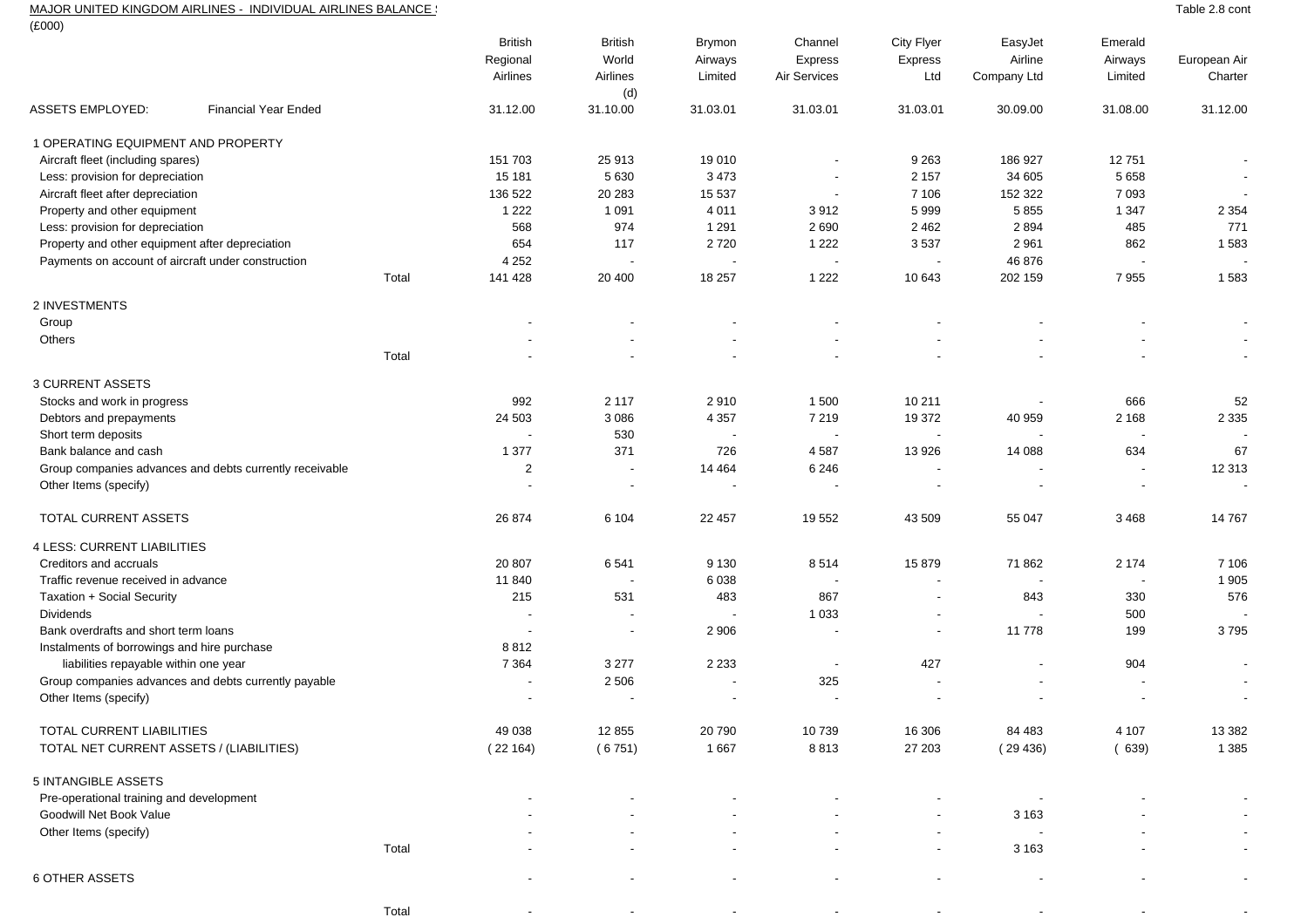### MAJOR UNITED KINGDOM AIRLINES - INDIVIDUAL AIRLINES BALANCE S

| (E000)                                                              |                             |                                        |                                            |                                     |                                    |                              |                                   |                               |                          |
|---------------------------------------------------------------------|-----------------------------|----------------------------------------|--------------------------------------------|-------------------------------------|------------------------------------|------------------------------|-----------------------------------|-------------------------------|--------------------------|
|                                                                     |                             | <b>British</b><br>Regional<br>Airlines | <b>British</b><br>World<br>Airlines<br>(d) | <b>Brymon</b><br>Airways<br>Limited | Channel<br>Express<br>Air Services | City Flyer<br>Express<br>Ltd | EasyJet<br>Airline<br>Company Ltd | Emerald<br>Airways<br>Limited | European Air<br>Charter  |
| <b>ASSETS EMPLOYED:</b>                                             | <b>Financial Year Ended</b> | 31.12.00                               | 31.10.00                                   | 31.03.01                            | 31.03.01                           | 31.03.01                     | 30.09.00                          | 31.08.00                      | 31.12.00                 |
| 7 AMOUNTS RECEIVABLE (more than one year)                           |                             |                                        |                                            |                                     |                                    |                              |                                   |                               |                          |
| Group                                                               |                             |                                        |                                            |                                     |                                    | $\overline{\phantom{a}}$     |                                   |                               |                          |
| Other                                                               |                             |                                        |                                            |                                     | $\overline{\phantom{a}}$           | 109                          |                                   |                               |                          |
|                                                                     | Total                       |                                        |                                            |                                     | $\overline{\phantom{a}}$           | 109                          |                                   |                               | $\sim$                   |
| <b>TOTAL ASSETS</b>                                                 |                             | 119 264                                | 13 649                                     | 19 9 24                             | 10 0 35                            | 37 955                       | 175 886                           | 7316                          | 2968                     |
| FINANCED BY:                                                        |                             |                                        |                                            |                                     |                                    |                              |                                   |                               |                          |
| 8 SHAREHOLDERS FUND                                                 |                             |                                        |                                            |                                     |                                    |                              |                                   |                               |                          |
| <b>Share Capital</b>                                                |                             | 100                                    | 872                                        | 3565                                | 250                                | 252                          | 46 647                            | 100                           | $\overline{\phantom{a}}$ |
| Share Premium account                                               |                             | 4 2 2 1                                | $\overline{\phantom{a}}$                   | $\blacksquare$                      | $\overline{\phantom{a}}$           | 283                          |                                   | $\overline{\phantom{a}}$      | $\sim$                   |
| Capital<br>Reserves:                                                |                             |                                        | (735)                                      | 10 307                              | $\overline{\phantom{a}}$           | 615                          | 19 070                            |                               | $\sim$                   |
| Revenue                                                             |                             | 16 196                                 |                                            |                                     | 9785                               | 28 169                       |                                   | 3 1 5 1                       | 2968                     |
| Revaluation                                                         |                             | $\overline{\phantom{a}}$               | $\overline{\phantom{a}}$                   | $\overline{\phantom{a}}$            | $\overline{\phantom{a}}$           | 152                          | $\overline{\phantom{a}}$          | 859                           | $\sim$                   |
| Other                                                               |                             |                                        |                                            |                                     |                                    |                              |                                   |                               | $\overline{\phantom{a}}$ |
| 9 BORROWINGS ETC (repayable more than one year ahead)               |                             |                                        |                                            |                                     |                                    |                              |                                   |                               |                          |
| Advances from other Group Companies                                 |                             |                                        |                                            |                                     |                                    |                              |                                   |                               |                          |
| <b>Bank Loans</b>                                                   |                             | $\overline{\phantom{a}}$               |                                            | 340                                 |                                    | $\overline{\phantom{a}}$     | 108 315                           |                               |                          |
| Other Loans                                                         |                             |                                        | 12 4 9 5                                   |                                     | $\overline{\phantom{a}}$           | $\overline{\phantom{a}}$     | $\overline{\phantom{a}}$          | 1 1 7 9                       | $\sim$                   |
| Hire Purchase Liabilities                                           |                             | 92 491                                 |                                            |                                     | $\blacksquare$                     | 2 2 8 6                      |                                   | 39                            | $\sim$                   |
| 10 DEFERRED LIABILITIES                                             |                             |                                        |                                            |                                     |                                    |                              |                                   |                               |                          |
| Taxation                                                            |                             |                                        |                                            |                                     | $\overline{\phantom{a}}$           | 4 5 20                       | 1854                              | 1899                          | $\sim$                   |
| Other (specify)                                                     |                             | 6 2 5 6                                | 1 0 1 7                                    | 5712                                | $\overline{\phantom{a}}$           | 1678                         |                                   | 87                            | $\sim$                   |
| <b>TOTAL FINANCE</b>                                                |                             | 119 264                                | 13649                                      | 19 9 24                             | 10 0 35                            | 37 955                       | 175 886                           | 7 3 1 4                       | 2968                     |
| (a) British Airways includes British Airways (Euro Ops) LGW results |                             |                                        |                                            |                                     |                                    |                              |                                   |                               |                          |

(b) Formerly known as Air Atlantique Atlantic Cargo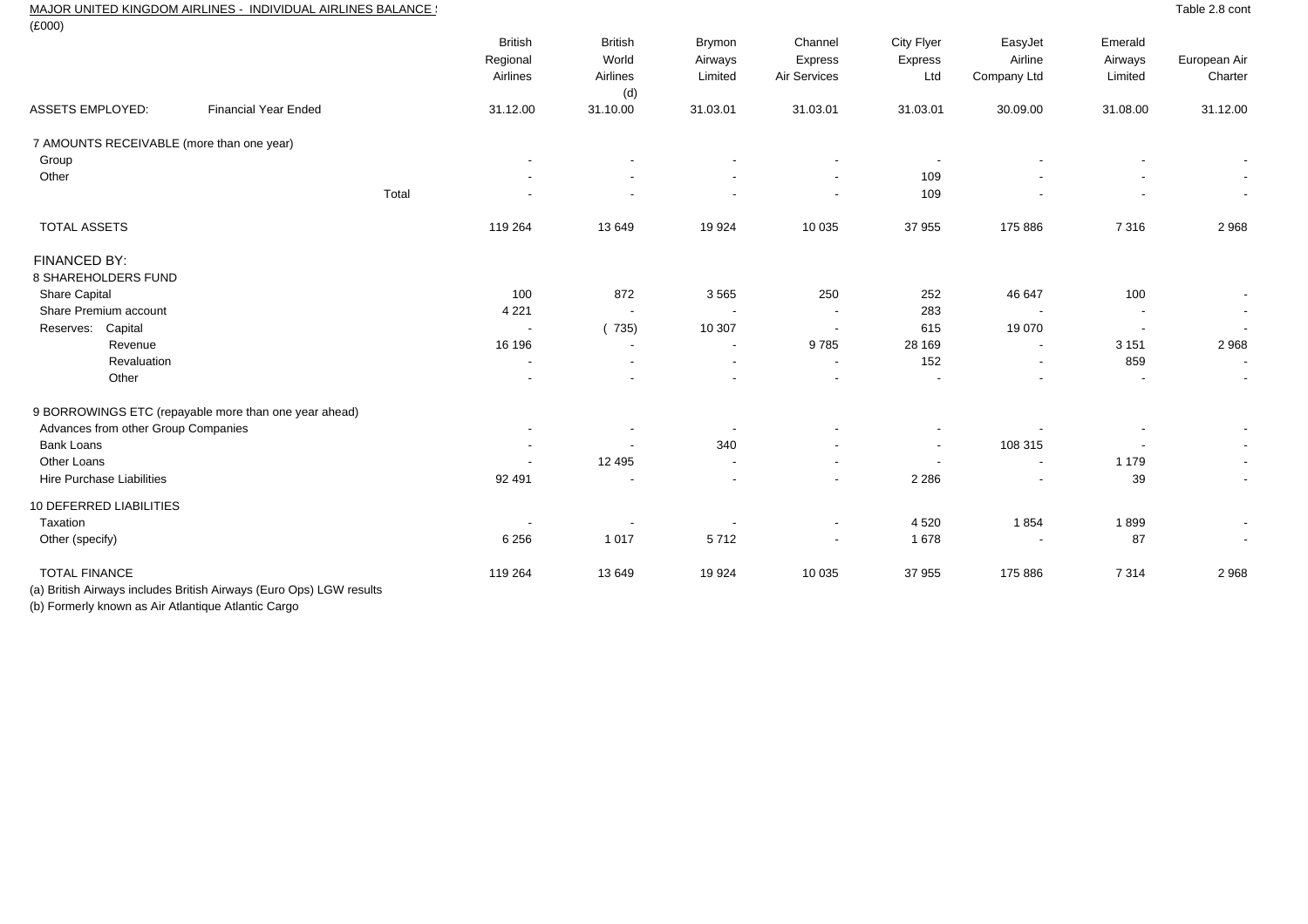#### MAJOR UNITED KINGDOM AIRLINES - INDIVIDUAL AIRLINES BALANCE S

Total

(£000)

|                                                         |                             |       |                          |                          |                          | Heavylift                | <b>JMC</b>               |                          |                          |          | Virgin                   |
|---------------------------------------------------------|-----------------------------|-------|--------------------------|--------------------------|--------------------------|--------------------------|--------------------------|--------------------------|--------------------------|----------|--------------------------|
|                                                         |                             |       | <b>Excel Airways</b>     | GB                       | Go Fly                   | Cargo                    | Airlines Ltd             | <b>KLM UK</b>            | Maersk                   | Monarch  | Atlantic                 |
|                                                         |                             |       | Limited                  | Airways                  | Limited                  | Airlines                 |                          | Limited                  | Air                      | Airlines | Airways                  |
| ASSETS EMPLOYED:                                        | <b>Financial Year Ended</b> |       | 31.10.00                 | 31.03.01                 | 31.03.01                 | 31.12.00                 | 31.12.00                 | 31.3.01                  | 31.12.00                 | 30.04.01 | 30.04.01                 |
| 1 OPERATING EQUIPMENT AND PROPERTY                      |                             |       |                          |                          |                          |                          |                          |                          |                          |          |                          |
| Aircraft fleet (including spares)                       |                             |       |                          | 56 323                   | 5450                     | 40 111                   |                          | 197 613                  | 73 592                   | 322 983  | 786 554                  |
| Less: provision for depreciation                        |                             |       | $\overline{\phantom{a}}$ | 527                      | 1 3 4 1                  | 9513                     | $\overline{\phantom{a}}$ | 90 733                   | 4 9 5 2                  | 152 724  | 211 840                  |
| Aircraft fleet after depreciation                       |                             |       | $\overline{\phantom{a}}$ | 55 796                   | 4 1 0 9                  | 30 598                   |                          | 106 880                  | 68 640                   | 170 259  | 574 714                  |
| Property and other equipment                            |                             |       | 756                      | 7576                     | 2 4 5 2                  | 4 4 7 3                  | 21 0 35                  | 11 679                   | 456                      | 18 975   | 137 972                  |
| Less: provision for depreciation                        |                             |       | 340                      | 2725                     | 1 1 2 8                  | 3 2 7 3                  | 9751                     | 7 0 5 2                  | 203                      | 8800     | 89 461                   |
| Property and other equipment after depreciation         |                             |       | 416                      | 4 8 5 1                  | 1 3 2 4                  | 1 200                    | 11 284                   | 4 6 27                   | 253                      | 10 175   | 48 511                   |
| Payments on account of aircraft under construction      |                             |       | $\overline{\phantom{a}}$ | 22 682                   |                          |                          |                          |                          | 10 443                   |          | 46 214                   |
|                                                         |                             | Total | 416                      | 83 329                   | 5433                     | 31 798                   | 11 284                   | 111 507                  | 79 336                   | 180 434  | 669 439                  |
| 2 INVESTMENTS                                           |                             |       |                          |                          |                          |                          |                          |                          |                          |          |                          |
| Group                                                   |                             |       | 150                      |                          | $\overline{\phantom{a}}$ | 1 1 3 6                  | 7 0 5 0                  | 52                       |                          | 35       | 50                       |
| Others                                                  |                             |       |                          |                          |                          |                          |                          |                          | $\overline{\phantom{a}}$ | 6 5 9 2  | 7 3 0 9                  |
|                                                         |                             | Total | 150                      |                          |                          | 1 1 3 6                  | 7 0 5 0                  | 52                       | $\overline{\phantom{a}}$ | 6627     | 7 3 5 9                  |
| <b>3 CURRENT ASSETS</b>                                 |                             |       |                          |                          |                          |                          |                          |                          |                          |          |                          |
| Stocks and work in progress                             |                             |       | 1881                     | 131                      | $\overline{\phantom{a}}$ | 1733                     | 763                      | 801                      | 1 0 5 4                  | 1 2 9 7  | 24 3 45                  |
| Debtors and prepayments                                 |                             |       | 6 3 6 6                  | 21 506                   | 13 671                   | 9 2 7 5                  | 80 570                   | 47 992                   | 9693                     | 24 236   | 168 467                  |
| Short term deposits                                     |                             |       |                          |                          | 40 186                   |                          |                          |                          |                          |          |                          |
| Bank balance and cash                                   |                             |       | 2 3 0 9                  | 3 4 8 7                  | 18 558                   | 4988                     | 40 917                   | $\overline{\phantom{a}}$ | 1522                     | 24 449   | 138 141                  |
| Group companies advances and debts currently receivable |                             |       | $\overline{\phantom{a}}$ | 520                      | 302                      |                          | 29 257                   | 30 922                   | $\overline{\phantom{a}}$ | 16 471   | 43 338                   |
| Other Items (specify)                                   |                             |       |                          | $\overline{\phantom{a}}$ | $\overline{\phantom{a}}$ |                          | 3 2 1 5                  | $\overline{\phantom{a}}$ | $\overline{\phantom{a}}$ |          | 6494                     |
| TOTAL CURRENT ASSETS                                    |                             |       | 10 556                   | 25 644                   | 72717                    | 15 996                   | 154 722                  | 79 715                   | 12 2 6 9                 | 66 453   | 380 785                  |
| 4 LESS: CURRENT LIABILITIES                             |                             |       |                          |                          |                          |                          |                          |                          |                          |          |                          |
| Creditors and accruals                                  |                             |       | 9 0 4 6                  | 24 313                   | 20 168                   | 14 6 20                  | 46 705                   | 34 672                   | 13 982                   | 79 238   | 313 151                  |
| Traffic revenue received in advance                     |                             |       |                          | $\blacksquare$           | 38 142                   |                          |                          | 12 652                   | $\overline{\phantom{a}}$ | 23 5 29  | 14 4 38                  |
| Taxation + Social Security                              |                             |       | 8                        | $\blacksquare$           |                          |                          | 1 4 0 8                  | 1 2 9 7                  | $\overline{\phantom{a}}$ | 5 1 6 1  | 4 5 0 7                  |
| <b>Dividends</b>                                        |                             |       | $\overline{\phantom{a}}$ | 800                      | $\overline{\phantom{a}}$ | 326                      |                          | $\overline{\phantom{a}}$ | $\overline{\phantom{a}}$ | 3 0 0 0  | 7 0 0 0                  |
| Bank overdrafts and short term loans                    |                             |       | 145                      |                          | $\overline{\phantom{a}}$ | 1 505                    |                          | 8 0 0 0                  | 1 3 6 9                  |          |                          |
| Instalments of borrowings and hire purchase             |                             |       | 60                       |                          |                          |                          |                          |                          |                          |          |                          |
| liabilities repayable within one year                   |                             |       | $\blacksquare$           | 3606                     |                          |                          | $\overline{\phantom{a}}$ | 10 111                   | 8 0 9 2                  |          | 24 064                   |
| Group companies advances and debts currently payable    |                             |       | $\overline{\phantom{a}}$ | 2750                     | 1988                     | $\overline{\phantom{a}}$ | 12 199                   | 51 112                   | 900                      | 8 6 6 4  | 89 504                   |
| Other Items (specify)                                   |                             |       |                          |                          |                          | 2 2 3 4                  | 59 193                   |                          |                          | 57 586   | 6959                     |
| TOTAL CURRENT LIABILITIES                               |                             |       | 9 2 5 9                  | 31 469                   | 60 298                   | 18 685                   | 119 505                  | 117 844                  | 24 34 3                  | 177 178  | 459 623                  |
| TOTAL NET CURRENT ASSETS / (LIABILITIES)                |                             |       | 1 2 9 7                  | (5825)                   | 12 4 19                  | (2689)                   | 35 217                   | (38129)                  | (12074)                  | (110725) | (78838)                  |
| 5 INTANGIBLE ASSETS                                     |                             |       |                          |                          |                          |                          |                          |                          |                          |          |                          |
| Pre-operational training and development                |                             |       |                          |                          |                          |                          |                          |                          |                          |          | $\overline{\phantom{a}}$ |
| Goodwill Net Book Value                                 |                             |       |                          |                          |                          | 253                      |                          |                          |                          |          |                          |
| Other Items (specify)                                   |                             |       |                          |                          |                          |                          |                          |                          |                          |          |                          |
|                                                         |                             | Total |                          |                          |                          | 253                      |                          |                          |                          |          |                          |
| <b>6 OTHER ASSETS</b>                                   |                             |       |                          |                          |                          |                          | $\overline{\phantom{a}}$ | (7268)                   |                          |          | $\overline{\phantom{a}}$ |
|                                                         |                             |       |                          |                          |                          |                          |                          |                          |                          |          |                          |

- - - - - ( 7 268) - - -

Table 2.8 cont